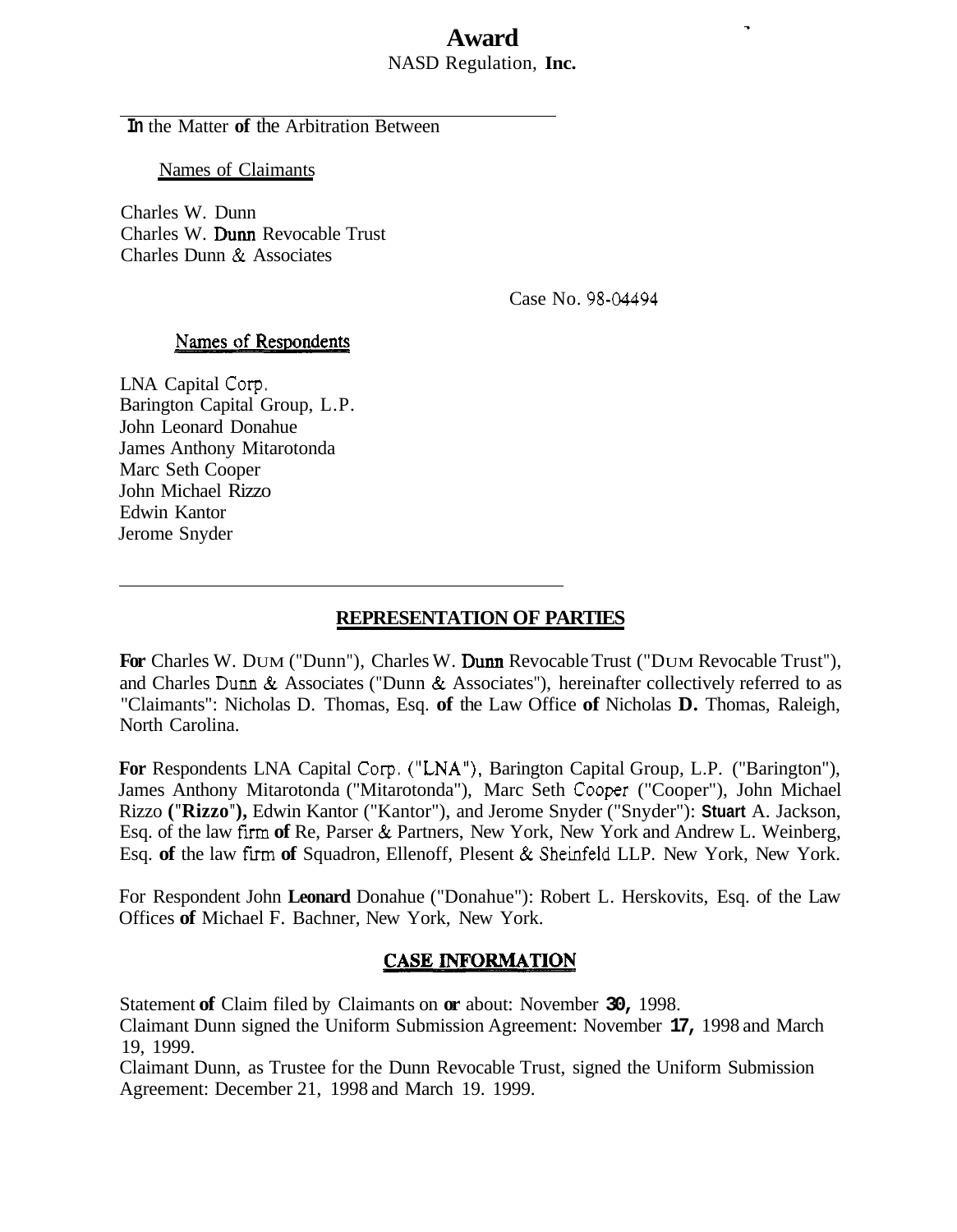Claimant **Dum** & Associates did not file an executed Uniform Submission Agreement. Amended Statement of Claim filed by Claimants on **or** about: March 15, 1999. Respondent Cooper signed the Uniform Submission Agreement: May 11, 1999. Respondent Kantor signed the Uniform Submission Agreement: May 12, 1999. Respondent Snyder signed the Uniform Submission Agreement: May 12, 1999. Respondent LNA signed the Uniform Submission Agreement: May 13, 1999. Respondent Barington signed the Uniform Submission Agreement: May 13, 1999. Respondent Mitarotonda signed the Uniform Submission Agreement: May 13, 1999. Respondent Rizzo signed the Uniform Submission Agreement: May 13, 1999. Statement of Answer filed by Respondents LNA, Barington, Mitarotonda, Cooper, *Rizzo,*  Kantor and Snyder on or about: May 14, 1999. Statement of Answer filed by Respondent Donahue **on** or about: June **2,** 1999. Respondent Donahue did not file an executed Uniform Submission Agreement.

Claimants asserted the following causes of action: Violation of North Carolina General Statute 78A-8; violation of Florida Statute Section 517.301; common law fraud; breach of fiduciary duty; negligence; gross negligence; and violation of Section 10(b) of the Securities and Exchange Act of 1934 and Rule lob-5 promulgated thereunder. The causes of action relate to damages arising from Respondent Donahue's solicitation to sell stocks and Claimants purchase of stocks in which Respondent Barington acted as underwriter and/or market maker. Claimants allege that Respondents LNA, Mitarotonda, Cooper, Rizzo, Kantor and Snyder are control persons of Respondent Barington.

Unless specifically admitted in its Answer, Respondents LNA, Barington, Mitarotonda, Cooper, **Rizzo,** Kantor and Snyder denied the allegations made in the Statement of Claim and Amended Statement of Claim and asserted the following defenses: Claimants failed to state claims upon which relief may be granted; Claimants were fully advised of and understood the high risk nature of the investments; Claimants knowingly assumed and accepted the risks in making their investments; Claimants' loss, if any, was caused in whole or in part by conditions and events outside the control of Respondents LNA, Barington, Mitarotonda, Cooper, Rizzo, Kantor and Snyder; Claimants failed to act promptly to mitigate damages; Claimants are estopped from recovery under the doctrines of waiver, estoppel and ratification; Respondents LNA, Barington, Mitarotonda, Cooper, **Rizzo,** Kantor and Snyder acted *in* good faith and maintained a reasonable system of supervision and control; and Respondents LNA, Barington, Mitarotonda, Cooper, **Rizzo,** Kantor and Snyder did not owe a fiduciary duty to Claimants.

Unless specifically admitted in its Answer, Respondent Donahue denied the allegations made in the Statement of Claim and Amended Statement of Claim and asserted the following defenses: Claimants own negligence, fault or lack of diligence caused the damages that Claimants complain **of;** Claimants acted in reckless disregard of facts which they knew or should have been aware and failed to exercise due care and diligence; Claimants knew or should have known all material facts concerning their investments and are thereby estopped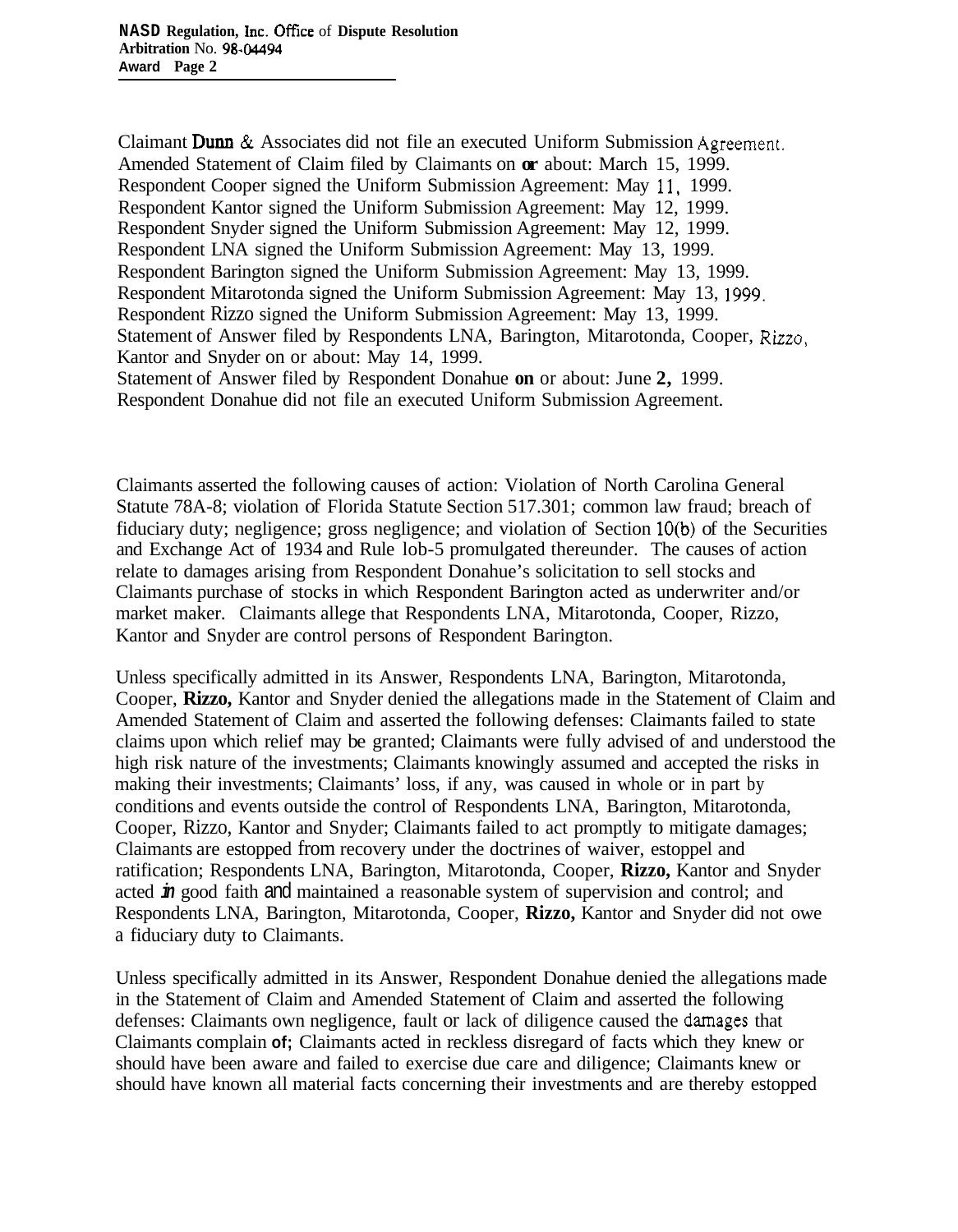from recovery; Claimants authorized and directed the execution of all transactions in their securities accounts; Claimants authorized and ratified all transactions in their securities accounts; Claimants failed to act promptly to mitigate damages; Claimants are barred by the statute of limitations; and Respondent Donahue acted in good faith and exercised reasonable care in connection with Claimants' investments.

## **RELIEF REQUESTED**

Claimants requested compensatory damages in excess of **\$500,000.00** and **less** than *\$5,000,000.00,* interest, attorney's fees, costs, punitive damages and all other relief deemed appropriate by the Panel.

Respondents LNA, Barington, Mitarotonda, Cooper, Rizzo, Kantor and Snyder requested dismissal of the claims, an award of all costs and attorney's fees incurred in defending the claims and such other relief as the Panel deemed just and proper.

Respondent Donahue requested dismissal of the claims and an assessment of all costs against the Claimants.

## **OTHER ISSUES CONSIDERED** *AND* **DECIDED**

Respondent Donahue did not file with the NASD Regulation, Inc. Office of Dispute Resolution a properly executed submission to arbitration but is required to submit to arbitration pursuant to the Code. Respondent Donahue, having answered the claim and having appeared and testified at the hearing, is bound by the determination of the Panel on all issues submitted.

The parties have agreed that the Award in this matter may be executed in counterpart copies or that a handwritten, signed Award may be entered.

## **AWARD**

After considering the pleadings, the testimony and evidence presented at the hearing, and the post-hearing submissions (if any), the Panel **has** decided in **full** and final resolution of the issues submitted for determination **as** follows:

- 1. Claimants' claims are denied in their entirety.
- **2.** Claimants' request for punitive damages is denied.

**3. In** the event there is a notation on the NASD CRD with respect to Respondent Donahue, the Panel recommends the expungement of all references to the above captioned arbitration from Respondent Donahue's registration records maintained by the NASD CRD, with the understanding that pursuant to NASD Notice to Members **99-09.** Respondent Donahue must obtain confirmation from a court of competent jurisdiction before the CRD **will** execute the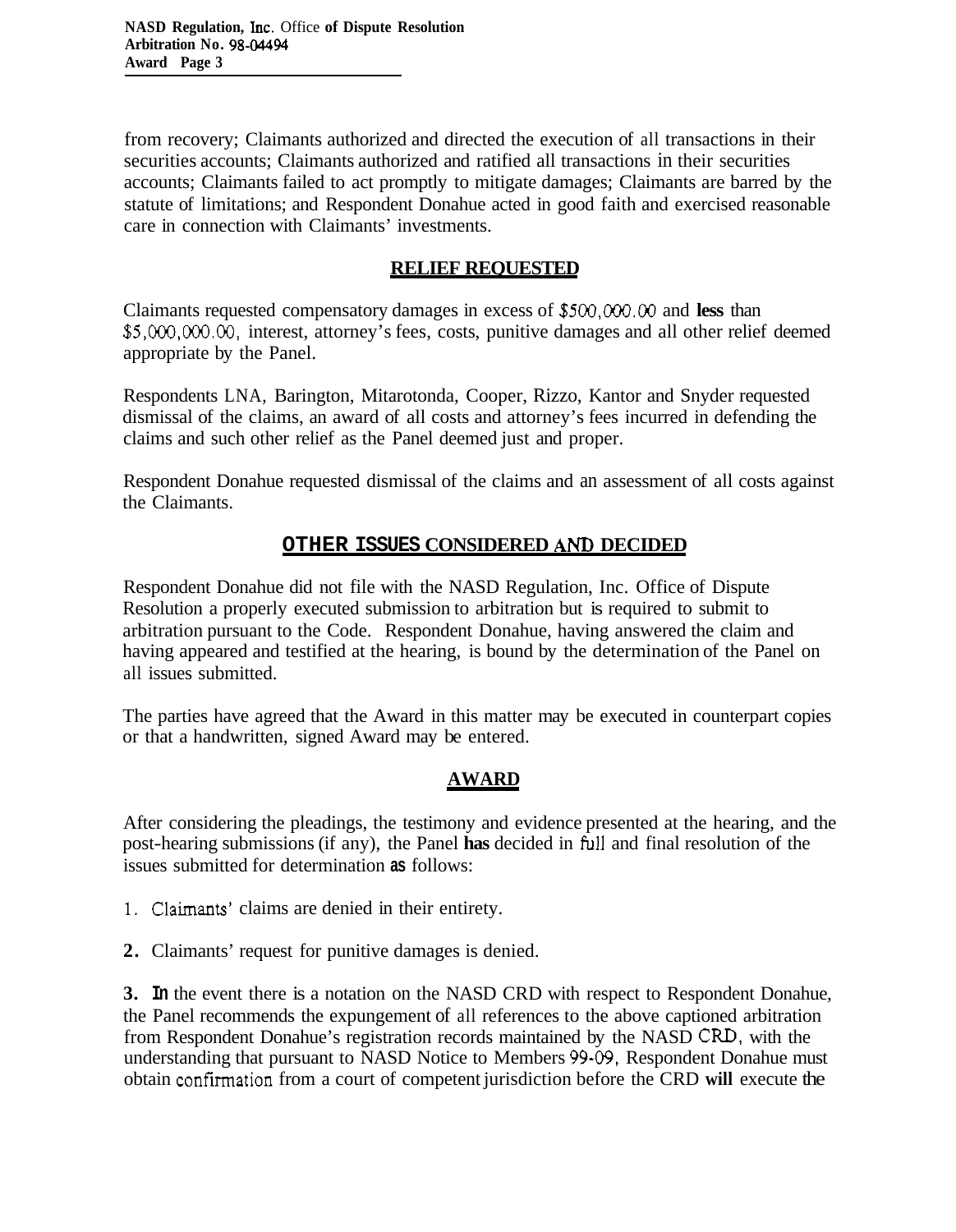expungement directive.

**4.** All other requests for relief not specifically addressed herein are denied. ally addressed<br>FEES<br>e assessed:

Pursuant to the Code, the following fees are assessed:

#### **Filing Fees**

**NASD** Regulation, Inc. will retain **or** collect the non-refundable filing fees for each claim:<br>initial claim filing fee  $= $250.00$ initial claim filing fee

#### **Member Fees**

Member fees are assessed to each member firm that is a party in these proceedings or to the member firm(s) that employed the associated person(s) at the time of the event(s) giving rise to the dispute. In this matter, the member fm, Respondent Barington, is a party.

| Member surcharge        | $=$ \$2,500.00 |
|-------------------------|----------------|
| Pre-hearing process fee | $= $600.00$    |
| Hearing process fee     | $=$ \$4,500.00 |

#### **Forum Fees and Assessments**

The Panel assesses forum fees for each hearing session conducted. A hearing session is any meeting between the parties and the arbitrator(s), including a pre-hearing conference with the arbitrator(s), that **lasts** four **(4)** hours **or** less. Fees associated with these proceedings are:

| One (1) Pre-hearing session with a single arbitrator $x$ \$300.00<br>Pre-hearing conference: December 8, 1999 1 session |                                  |                          | $=$ \$ 300.00  |
|-------------------------------------------------------------------------------------------------------------------------|----------------------------------|--------------------------|----------------|
| One (1) Pre-hearing session with Panel x $$1,000.00$<br>Re-hearing conference: January 6, 2000 1 session                |                                  |                          | $=$ \$1,000.00 |
| Four (4) Hearing sessions $x$ \$1,000.00                                                                                |                                  |                          | $=$ \$4,000.00 |
| <b>Hearing Dates:</b>                                                                                                   | March 28, 2000<br>March 29. 2000 | 2 sessions<br>2 sessions |                |
| <b>Total Forum Fees</b>                                                                                                 |                                  |                          | $=$ \$5,300.00 |

The Panel **has** assessed the total forum fees of \$5,300.00 jointly and severally to the Claimants.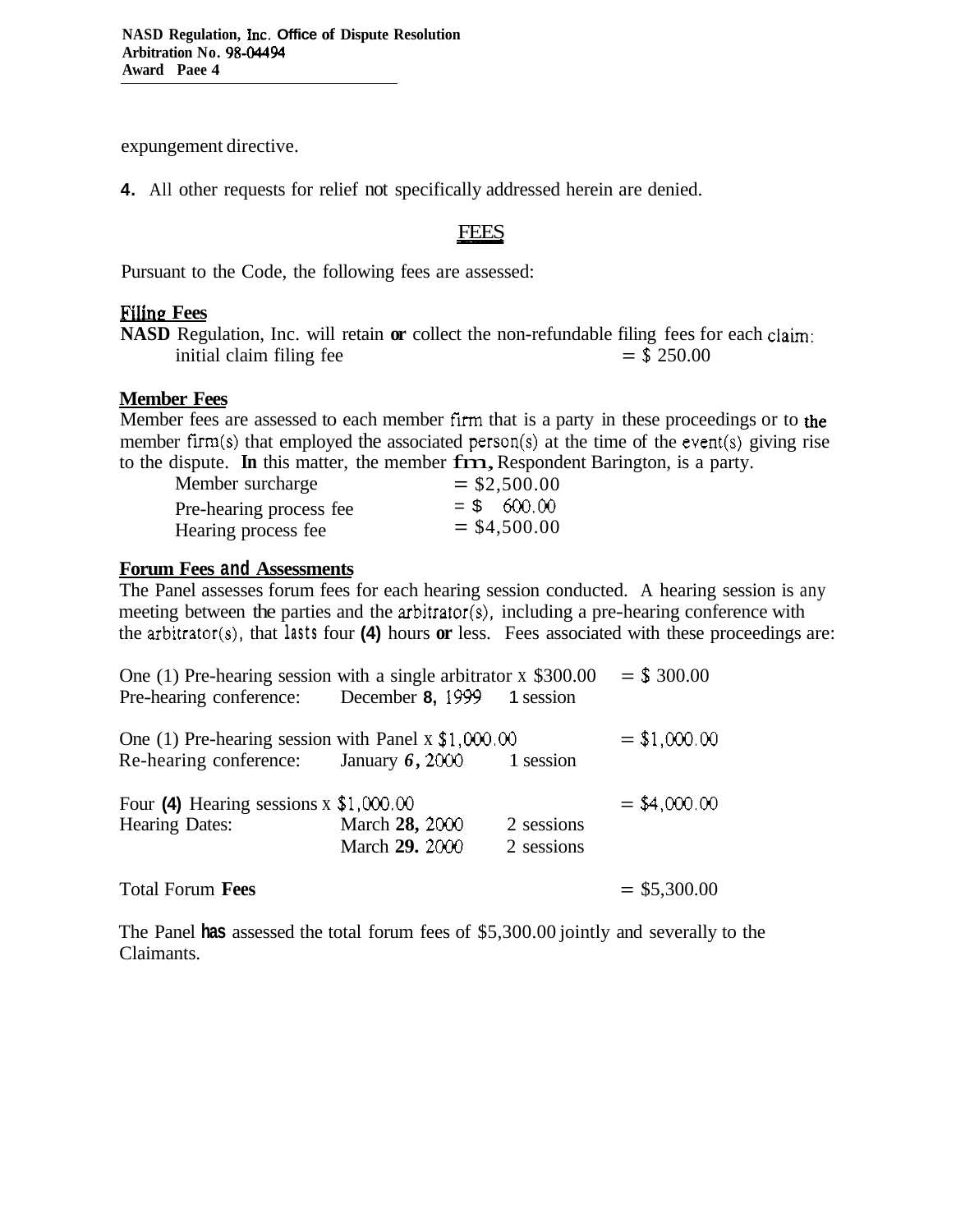## **Fee Summary**

| Claimants be and hereby <b>are</b> jointly and severally liable for: |                |
|----------------------------------------------------------------------|----------------|
| Initial Filing Fee                                                   | $= $250.00$    |
| Forum Fees                                                           | $=$ \$5,300.00 |
| <b>Total Fees</b>                                                    | $= $5,550.00$  |
| <b>Less</b> uavments                                                 | $=$ \$1,250.00 |
| Balance Due NASD Regulation, Inc.                                    | $=$ \$4,300.00 |
|                                                                      |                |

| Respondent Barington be and hereby is solely liable for: |               |
|----------------------------------------------------------|---------------|
| Member Fees                                              | $= $7,600.00$ |
| <b>Total Fees</b>                                        | $= $7,600.00$ |
| Less uavments                                            | $= $7,600.00$ |
| Balance Due NASD Regulation, Inc.                        | $=$ \$0.00    |

All balances are due and payable to NASD Regulation, Inc.

## **Concurring Arbitrators' Signatures**

*Is* 

Leonard Landsman Public Arbitrator, Presiding Chair

Zeb **E.** Barnhardt, **Jr., Esq.**  Public Arbitrator

James **W.** A. Black Industry Arbitrator

Mav *9,* 2000 Date of Service (For NASD office use only) Signature Date

Signature Date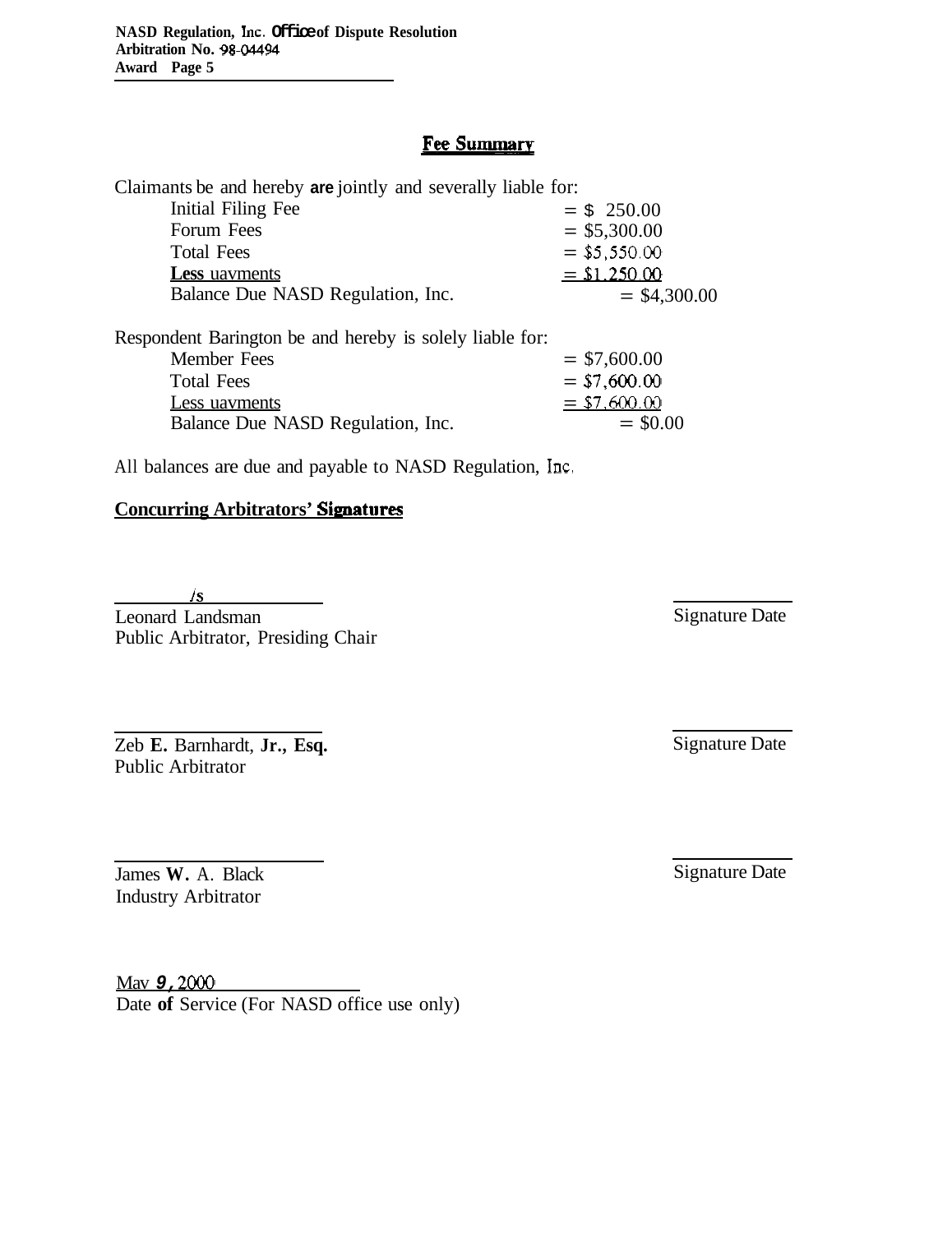## **Fee Summary**

| Claimants be and hereby are jointly and severally liable for: |                |
|---------------------------------------------------------------|----------------|
| Initial Filing Fee                                            | $= $250.00$    |
| Forum Fees                                                    | $=$ \$5,300.00 |
| <b>Total Fees</b>                                             | $= $5,550.00$  |
| Less payments                                                 | $= $1,250.00$  |
| Balance Due NASD Regulation, Inc.                             | $=$ \$4,300.00 |

Respondent Barington be and hereby **is** solely liable **for:**  Member Fees  $= $7,600.00$ Total Fees  $= $7,600.00$ **Less uavments**<br>Balance Due NASD Regulation, Inc.  $= $7,600.00$ <br>= \$0.00 Balance Due NASD Regulation, Inc.

All balances are due and payable to NASD Regulation, Inc.

## **Concurring Arbitrators' Sienatures**

Cret  $\mathscr{L}$ ba

Leonard Landsman Public Arbitrator, Presiding **Chair** 

Zeb **E.** Barnhardt, Jr., **Esq.**  Public Arbitrator

James **W.** A. Black Industry Arbitrator

Signaturé Date

Signature Date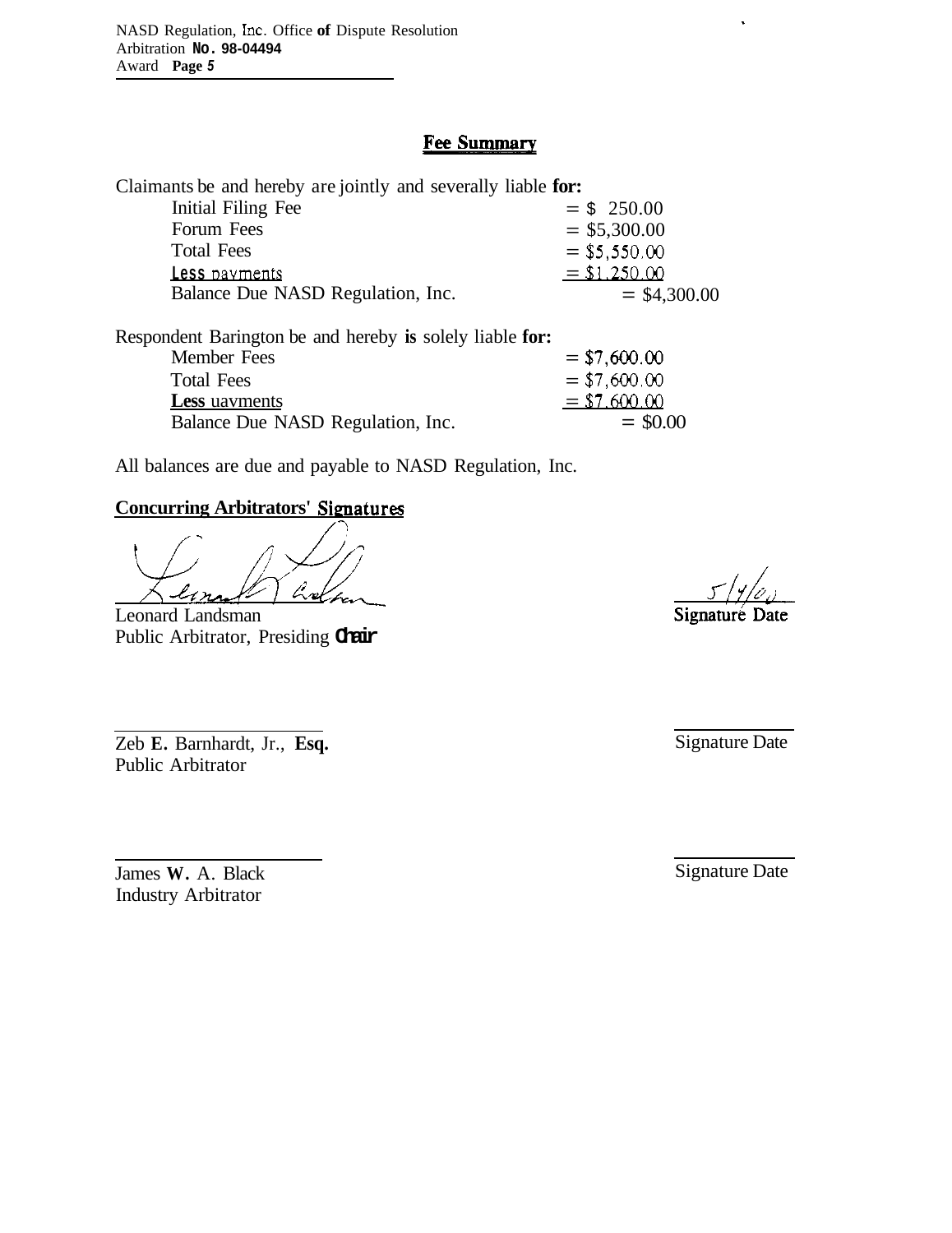#### **Fee Summery**

Claimants be and hereby are jointly and severally liable for: Initial Piling Fee  $= $ 250.00$ Forum Fees  $= $5,300.00$ **Total Fees**  $= $5,550.00$  $=$  \$1,250.00 Less payments Balance Due NASD Regulation, Inc.  $= $4,300.00$ 

Respondent Barington be and hereby is solely liable for: Member Fees  $= $7,600.00$ **Total Fees**  $-$  \$7,600.00  $=$  \$7,600.00 Lass payments  $-50.00$ Balance Due NASD Regulation, Inc.

All balances are due and payable to NASD Regulation, Inc.

#### Concurring Arhitentors' Signatures

Leonard Landsman Public Arbitrator, Presiding Chair

Zeb E. Barnhardt, Jr., Public Arbitrator

James W. A. Black **Industry Arbitrator** 

**Signature Date** 

**Henature Date**